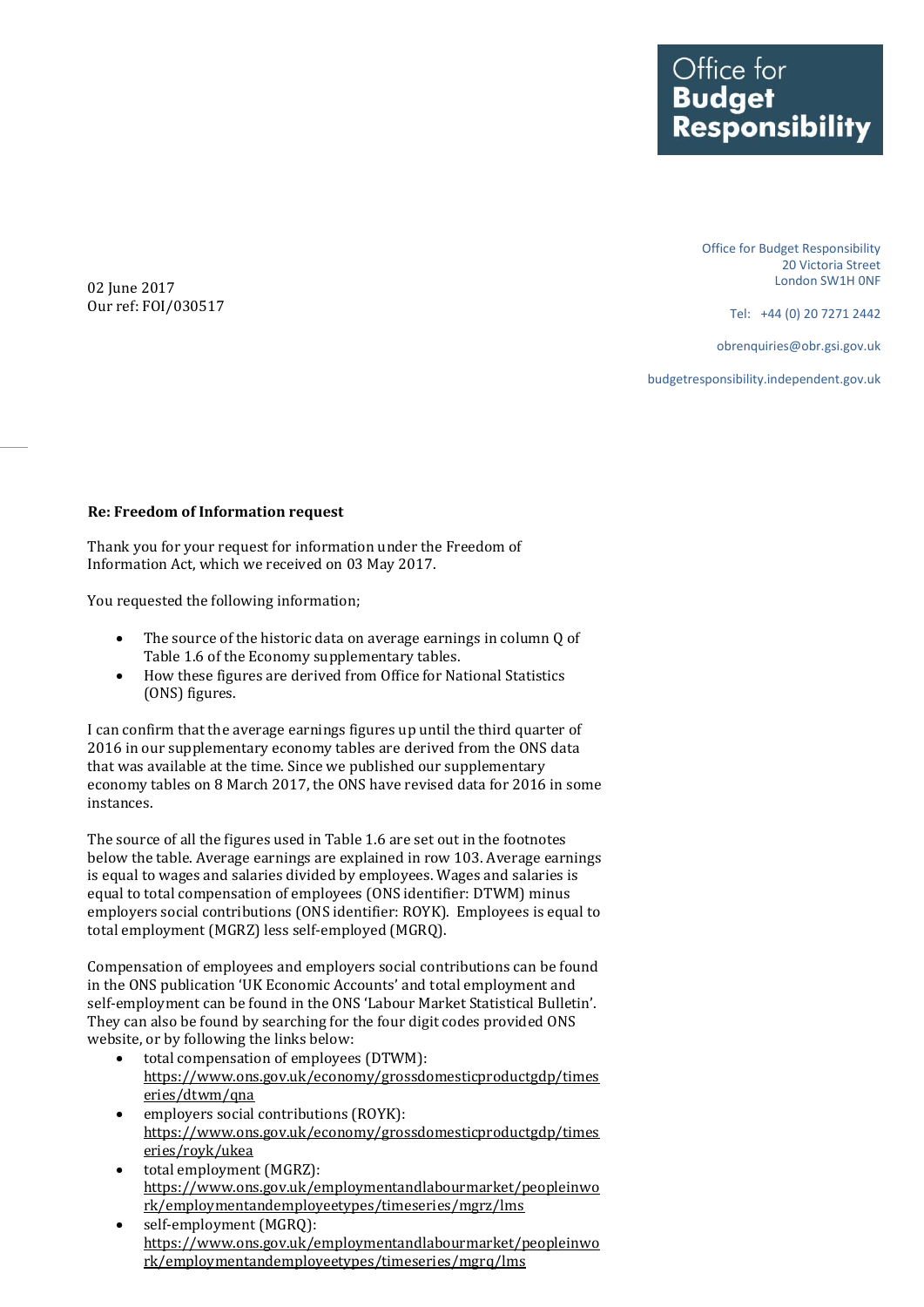We use the measure of average earnings (rather than the official ONS measure of average weekly earnings, although the two measures are conceptually similar) because it allows us to fit the earnings forecast directly into the National Accounts framework on which our economy forecast is based – and, in particular, the National Accounts measure of wages and salaries, which is an important determinant of tax receipts.

You may also be interested in the section of our website which explains how we do our forecast for average earnings: [http://budgetresponsibility.org.uk/forecasts-in-depth/the-economy](http://budgetresponsibility.org.uk/forecasts-in-depth/the-economy-forecast/income/#averageearnings)[forecast/income/#averageearnings](http://budgetresponsibility.org.uk/forecasts-in-depth/the-economy-forecast/income/#averageearnings)

If you have any other queries about this letter, feel free to contact OBR enquiries a[t obrenquiries@obr.gsi.gov.uk.](mailto:obrenquiries@obr.gsi.gov.uk?subject=FOI%2009/03/11)

Yours sincerely

Freedom of Information Unit **Office for Budget Responsibility**